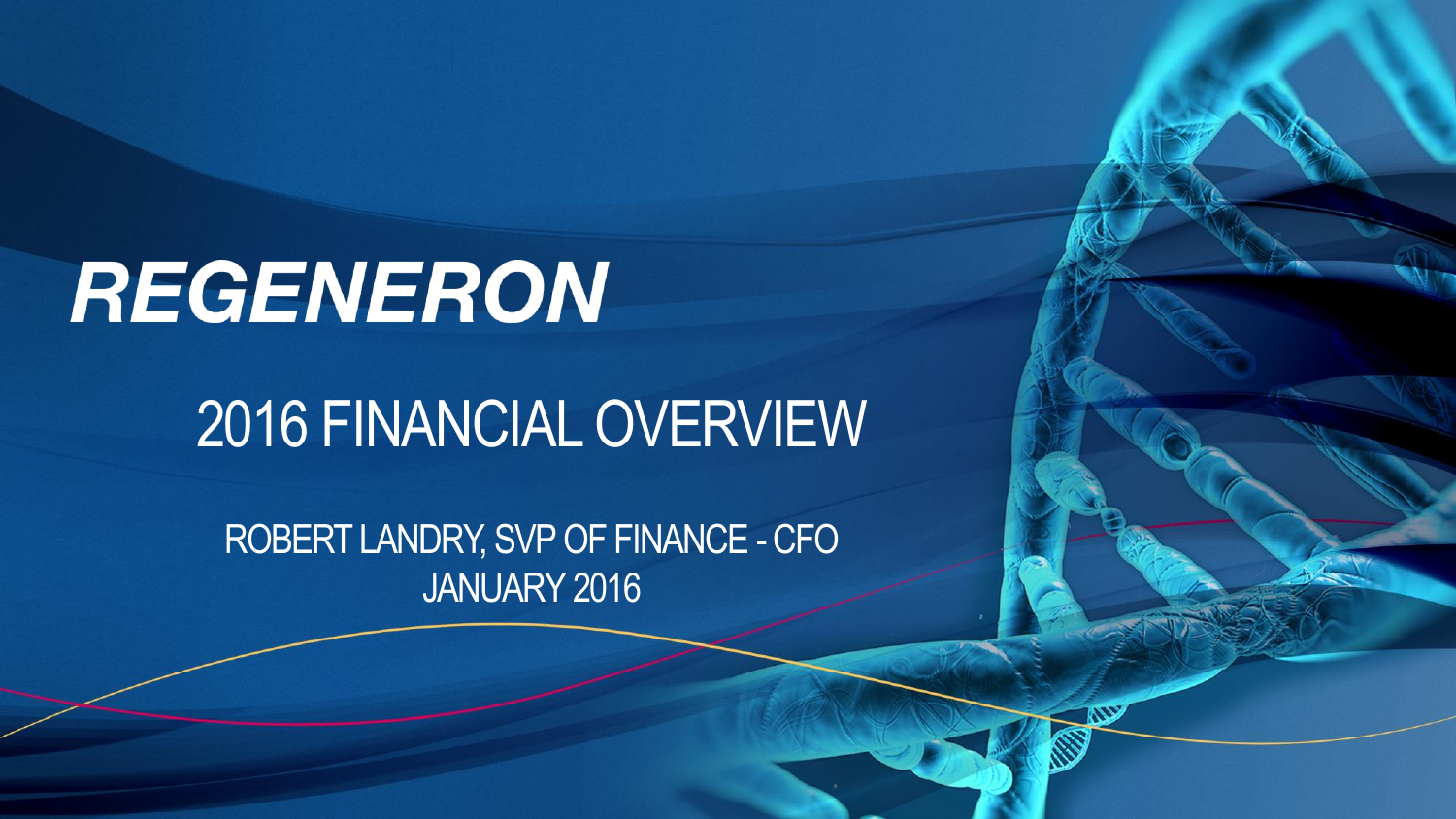### NOTE REGARDING FORWARD-LOOKING STATEMENTS AND NON-GAAP FINANCIAL MEASURES

This presentation includes forward-looking statements that involve risks and uncertainties relating to future events and the future performance of Regeneron Pharmaceuticals, Inc. ("Regeneron" or the "Company"), and actual events or results may differ materially from these forward-looking statements. Words such as "anticipate," "expect," "intend," "plan," "believe," "seek," "estimate," variations of such words and similar expressions are intended to identify such forward-looking statements, although not all forward-looking statements contain these identifying words. These statements concern, and these risks and uncertainties include, among others, the nature, timing, and possible success and therapeutic applications of Regen eron's products, product candidates, and research and clinical programs now underway or planned, including without limitation EYLEA® (aflibercept) Injection, Praluent® (alirocumab) Injection, sarilumab, dupilumab, fasinumab, REGN 2222, and the immuno -oncology program; unforeseen safety issues resulting from the administration of products and product candidates in patients, including serious complications or side effects in connection with the use of Regeneron's product candidates in clinical trials; the likelihood and timing of possible regulatory approval and commercial launch of Regeneron's late-stage product candidates and new indications for marketed products, including without limitation EYLEA, Praluent, sarilumab, dupilumab, fasinumab, and REGN 2222; ongoing regulatory obligations and oversight impacting Regeneron's marketed products (such as EYLEA and Praluent), research and clinical programs, and business, including those relating to patient privacy; determinations by r egulatory and administrative governmental authorities which may delay or restrict Regeneron's ability to continue to develop or commercialize Regeneron's products and product candidates; competing d rugs and product candidates that may be superior to Regeneron's products and product candidates; uncertainty of market acceptance and commercial success of Regeneron's products and product candidates; the ability of Regeneron to manufacture and manage supply chains for multiple products and product candidates; coverage and reimbursement determinations by third -party payers, including Medicare and Medicaid; unanticipated expenses; the costs of developing, producing, and selling products; the ability of Regeneron to meet any of its sales or other financial projections or guidance and change s to the assumptions underlying those projections or guidance, including without limitation those relating to EYLEA U.S. net sales and the Company's expectations regarding non -GAAP unreimbursed R&D, non-GAAP SG&A, cash tax payments, non-GAAP pre-tax income, and capital expenditures; the potential for any license or collaboration agreement, including Regeneron's agreements with Sanofi and Baye r HealthCare LLC, to be cancelled or terminated without any further product success; and risks associated with third party intellectual property and pending or future litigation relating thereto. A more complete description of these and other material risks can be found in Regeneron's filings with the U.S. Securities and Exchange Commission, including its Form 10-K for the fiscal year ended December 31, 2014 and its Form 10-Q for the quarterly period ended September 30, 2015, in each case including in the sections thereof captioned "Item 1A. Risk Factors." Any forward -looking statements are made based on management's current beliefs and judgment, and the reader is cautioned not to rely on any forward-looking statements made by Regeneron. Regeneron does not undertake any obligation to up date publicly any forward-looking statement, including without limitation any financial projection or guidance, whether as a result of new information, future events, or otherwise.

This presentation uses non-GAAP unreimbursed R&D, non-GAAP SG&A, and cash tax as a percentage of non -GAAP pre-tax income, which are financial measures that are not calculated in accordance with U.S. Generally Accepted Accounting Principles ("GAAP"). Regeneron believes that the presentation of these non-GAAP measures is useful to investors because they exclude, as applicable, (i) noncash share-based compensation expense, which fluctuates from period to period based on factors that are not within the Company's control, such as the Company's stock price on the dates share -based grants are issued, (ii) non-cash interest expense related to the Company's convertible senior notes, since this is not deemed useful in evaluating the Company's operating performance, (iii) loss on extinguishment of debt, since this non-cash charge is based on factors that are not within the Company's control, and (iv) estimate of income tax expense that is not payable in cash, as there is a significant difference between the Company's effective tax rate and actual cash income taxes paid or payable. Non-GAAP unreimbursed R&D represents non-GAAP R&D expenses reduced by R&D expense reimbursements from the Company's collaboration partners. Non-GAAP pre-tax income represents GAAP pre-tax income less non-GAAP adjustments. Management uses these non-GAAP measures for planning, budgeting, forecasting, assessing historical performance, and making financial and operational decisio ns, and also provides forecasts to investors on this basis. However, there are limitations in the use of these and other non-GAAP financial measures as they exclude certain expenses that are recurring in nature. Furthermore, the Company's non-GAAP financial measures may not be comparable with non-GAAP information provided by other companies. Any non-GAAP financial measure presented by Regeneron should be considered supplemental to, and not a substitute for, measures of financial performance prepared in accordance with GAAP.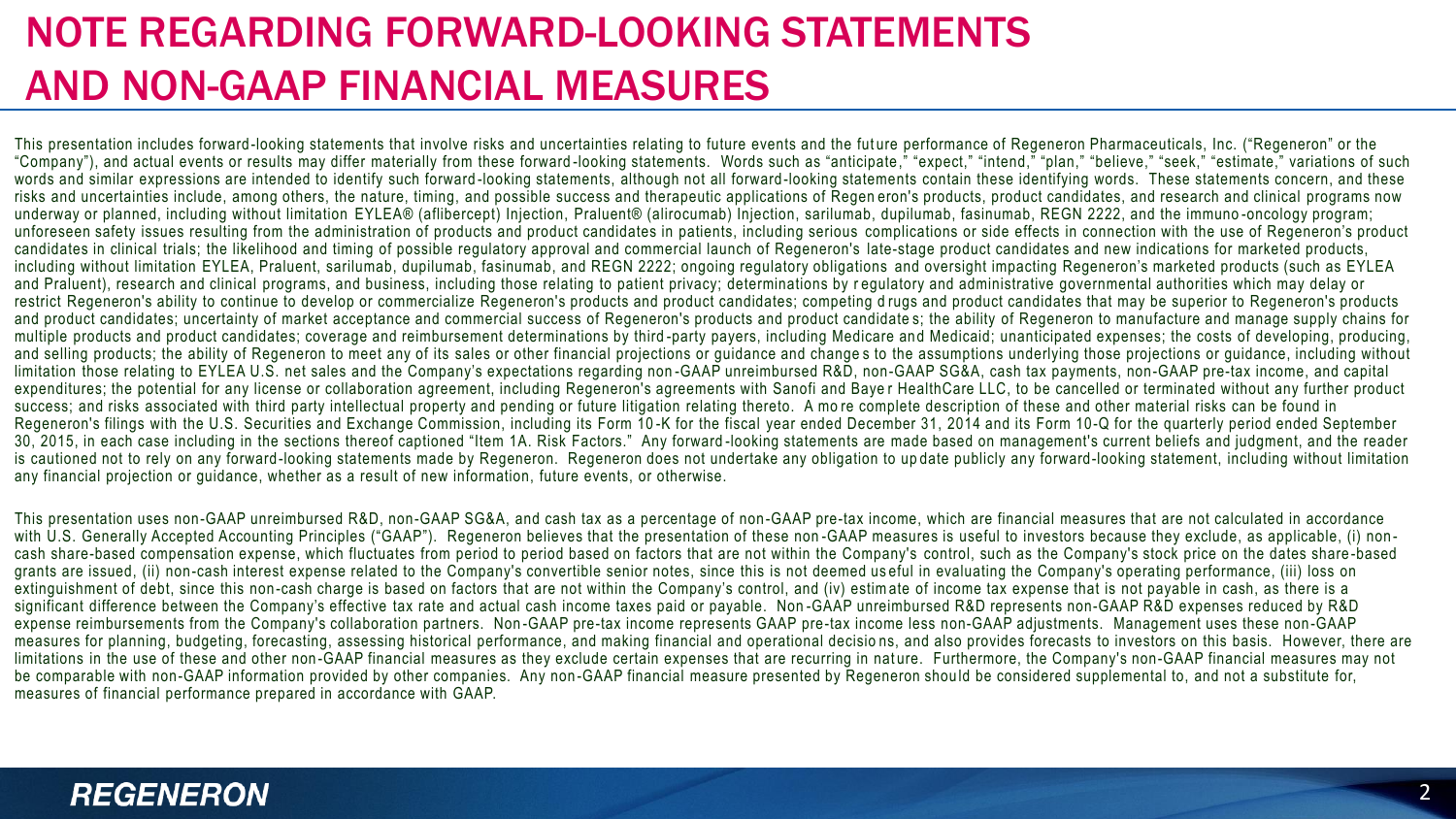

- Committing investments to drive longterm shareholder value
- Significant expenses associated with Praluent®, sarilumab, dupilumab, fasinumab and REGN2222 are incurred offshore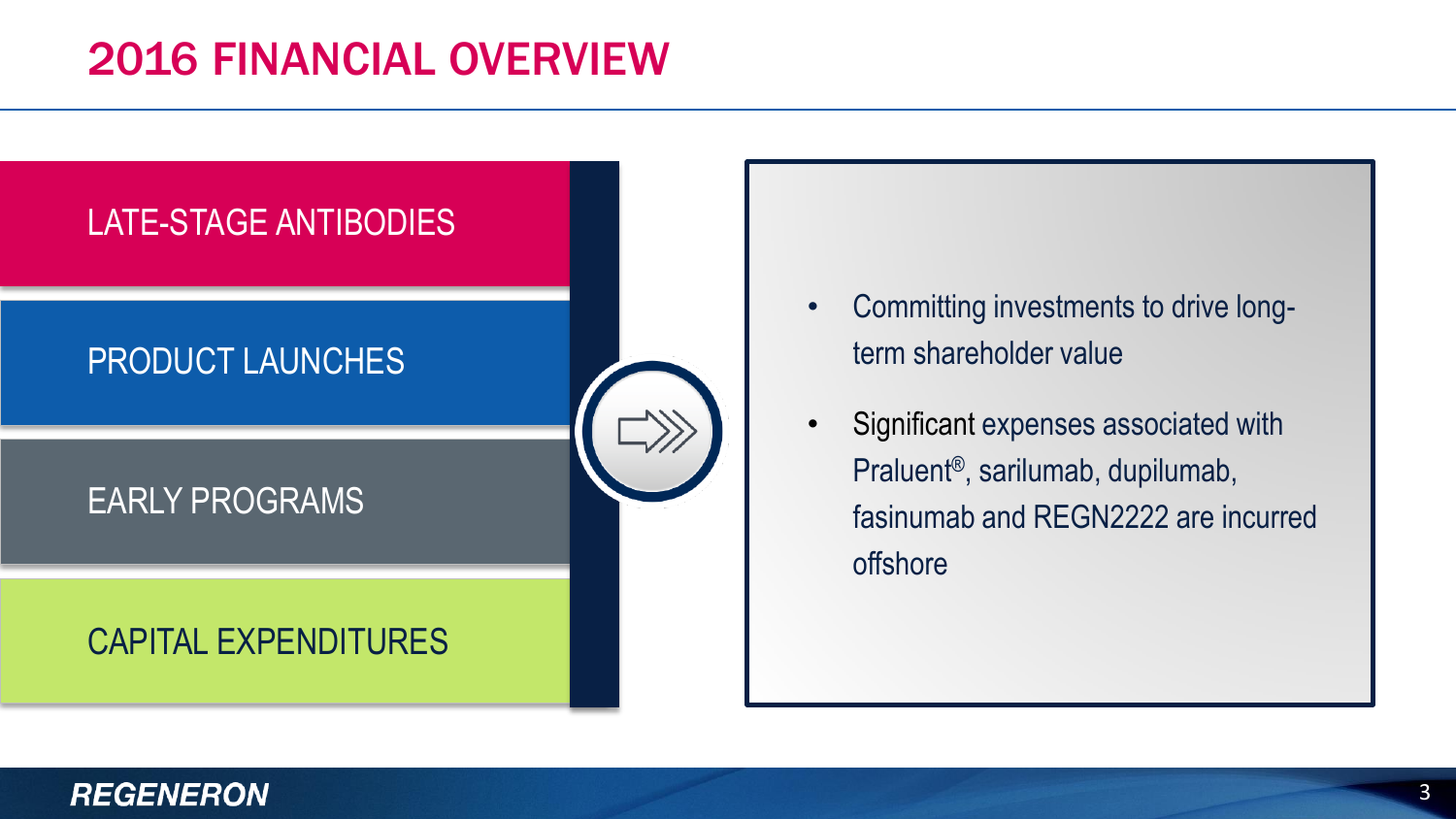### LATE-STAGE ANTIBODIES

### PRODUCT LAUNCHES

### EARLY PROGRAMS

### CAPITAL EXPENDITURES

#### **Sanofi collaboration antibodies:**

Regeneron funds 20% of an antibody's Phase 3 costs after the first positive results in a Phase 3 study for that antibody:

- Praluent<sup>®</sup>: OUTCOMES study
- Sarilumab: MONARCH and EXTEND studies
- Dupilumab: Atopic Dermatitis and Asthma Phase 3 programs

#### **Unpartnered antibodies:**

Regeneron incurs 100% of the costs for unpartnered antibodies:

• Fasinumab\* and REGN2222

*\*Partnered with MTPC in Japan and certain other Asian countries*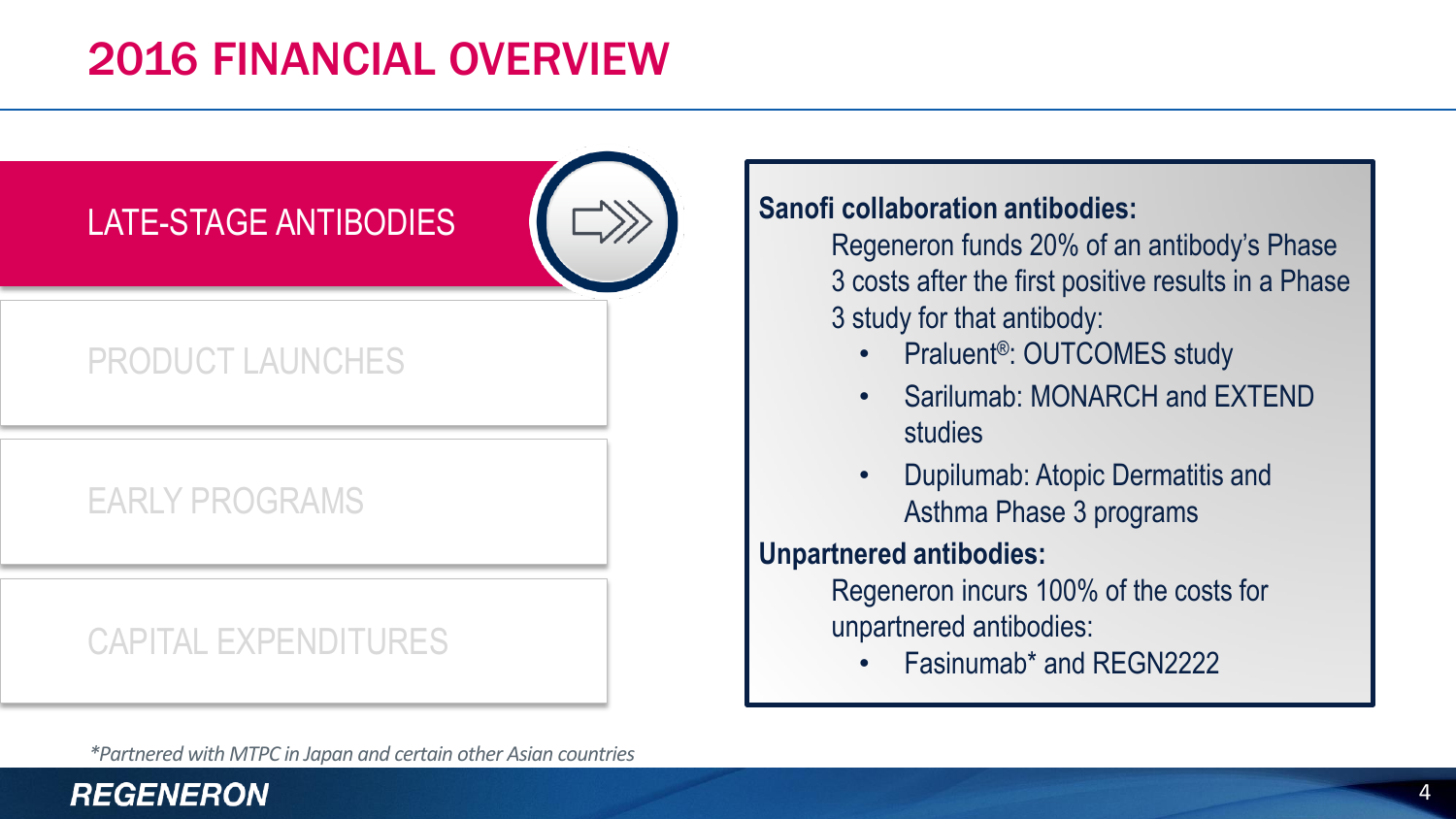

#### **Regeneron's ~50% share of commercialization expenses for partnered antibodies:**

- $\triangleright$  Praluent<sup>®</sup>
	- o Our share of 3Q15 loss was ~\$75M
	- $\circ$  First full year launch for Praluent<sup>®</sup> in 2016 will include additional country launches
- $\triangleright$  Sarilumab
	- o Anticipated 4Q16 launch requires investment
- $\triangleright$  Dupilumab
	- $\circ$  Readying for launch in atopic dermatitis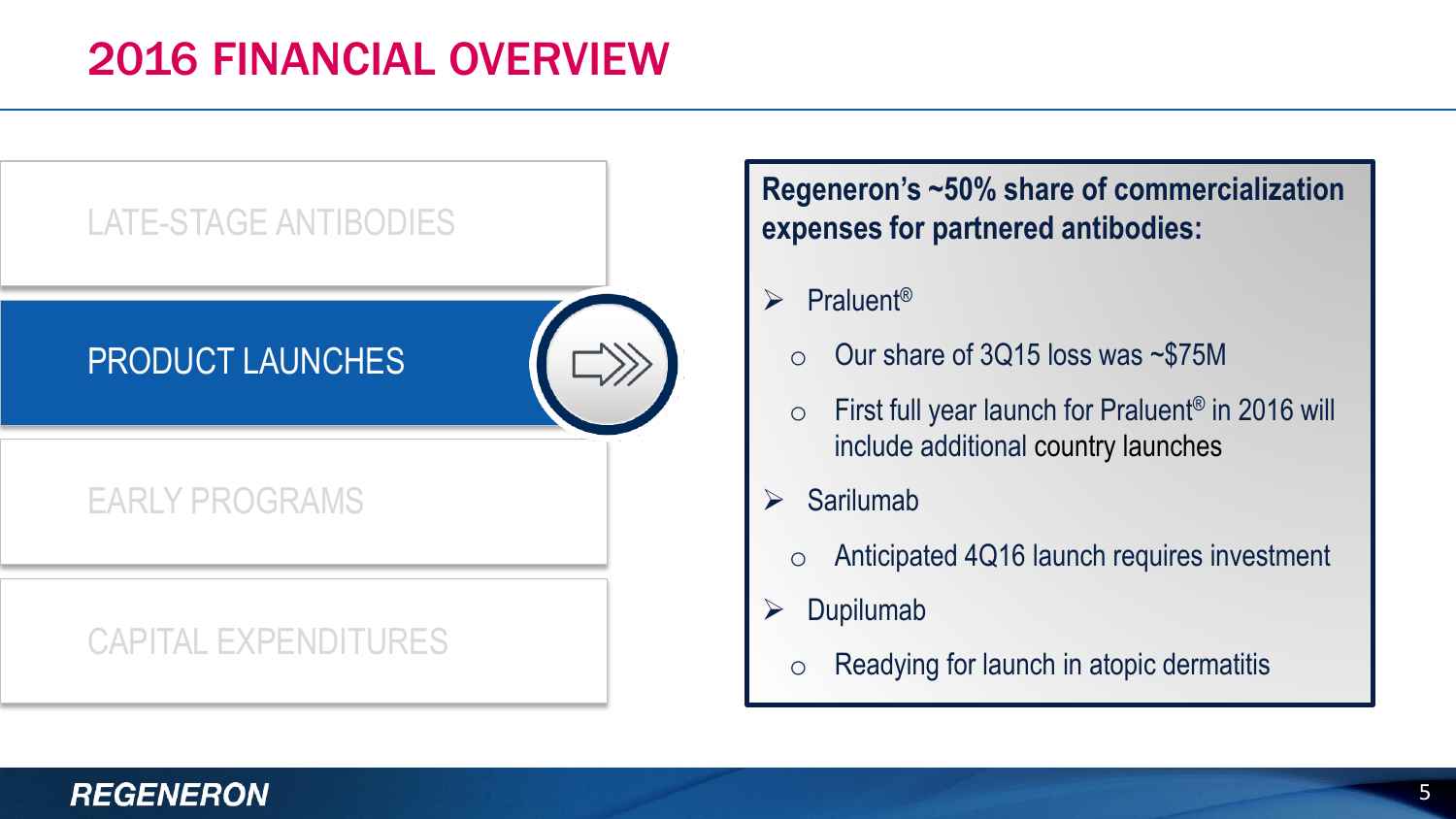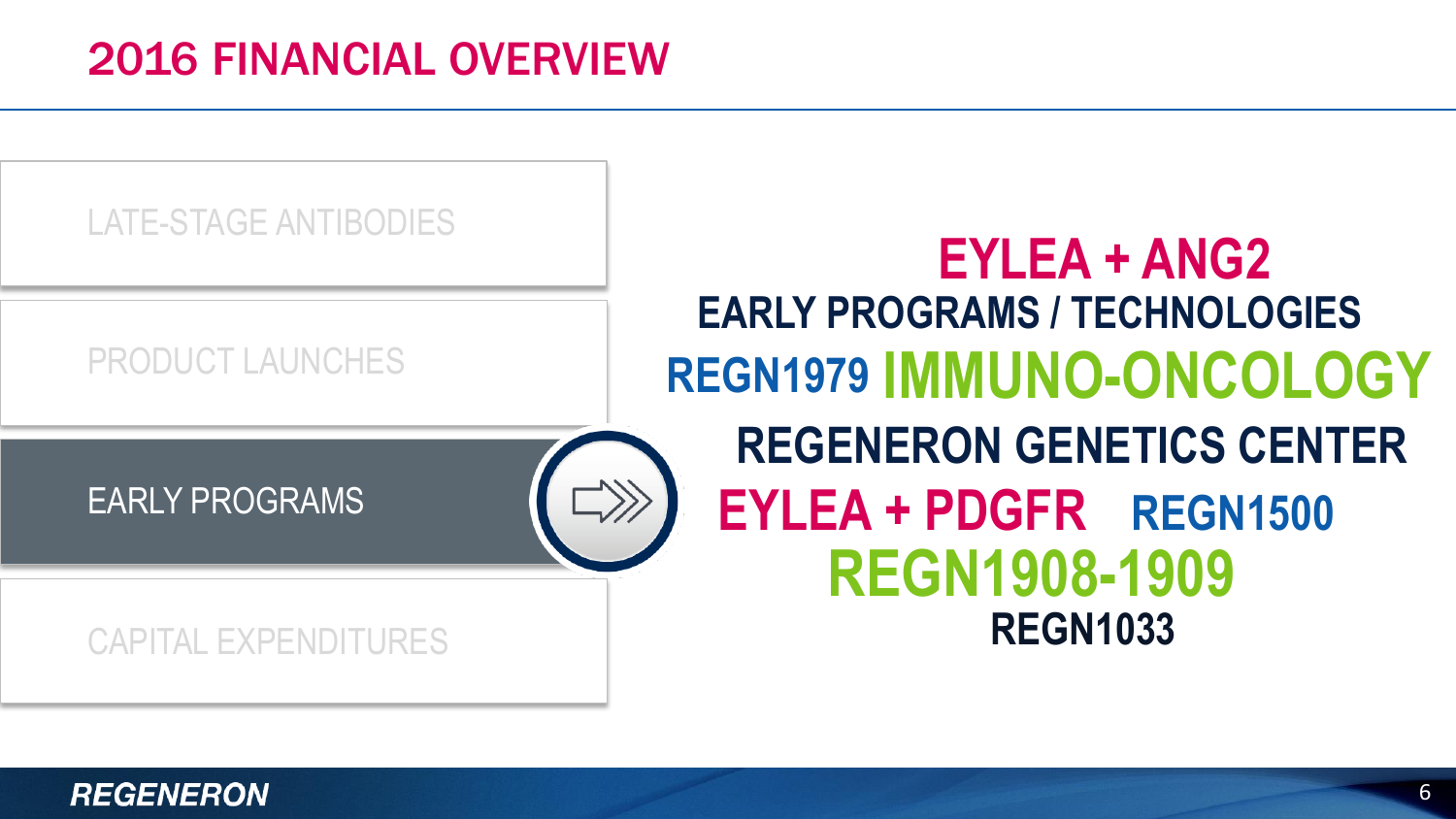**Non-GAAP Unreimbursed R&D: \$875MM - \$950MM**

#### **Non-GAAP SG&A: \$925MM - \$1,000MM**

*This includes REGN incurred commercial-related expenses for Sanofi collaboration antibodies*

#### **Cash Tax as a % of Non-GAAP Pre-tax Income: 35% - 45%**

*Includes one-time ~\$222 million tax payment related to the 3Q15 immuno-oncology upfront payment from Sanofi*

#### **Capital Expenditures: \$580MM - \$680MM**

*Expanding manufacturing facilities in Rensselaer, NY and Raheen, Ireland, as well as the continued expansion of the Tarrytown, NY campus*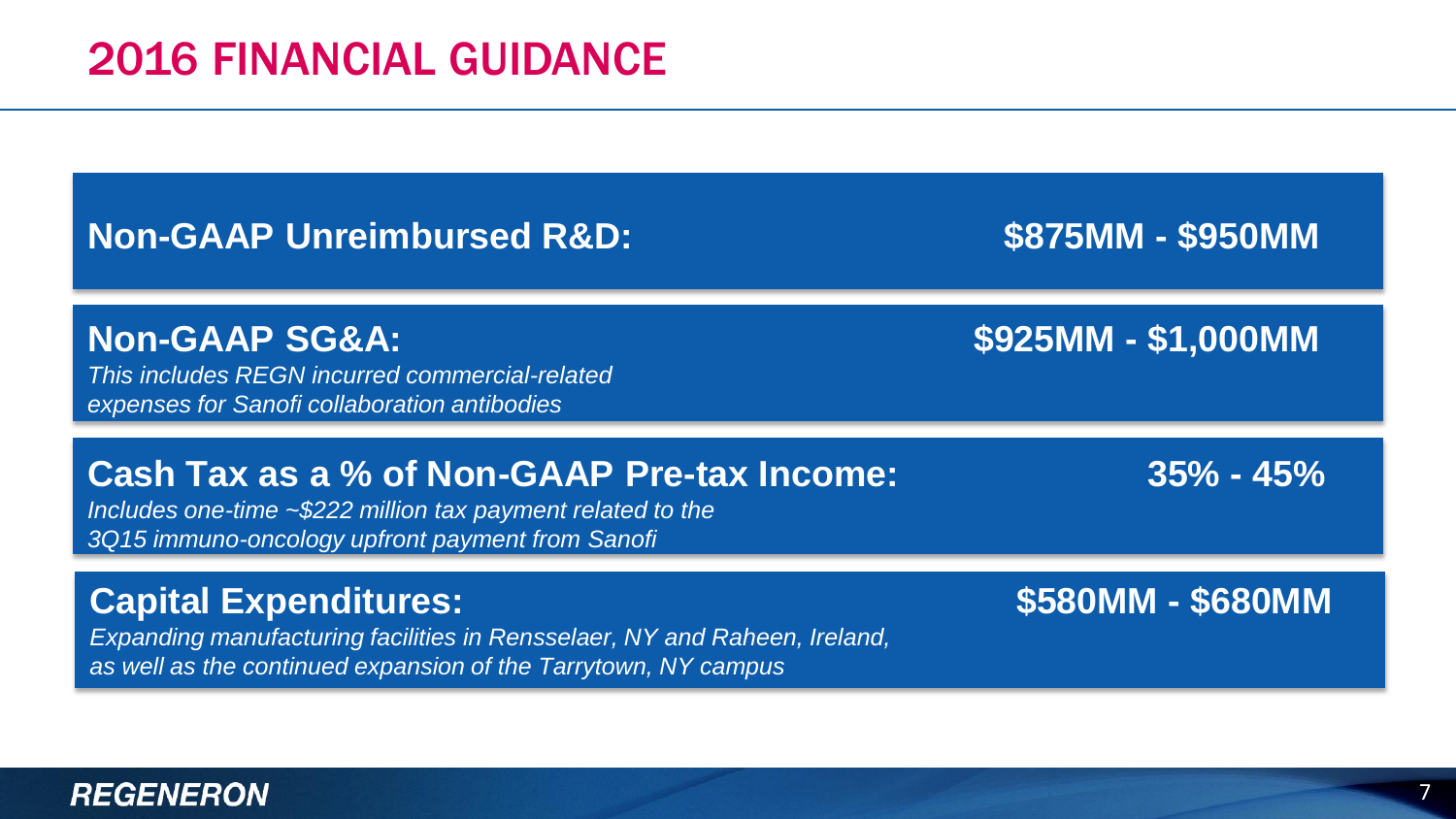## OVERVIEW OF SANOFI I/O COLLABORATION MODELING

#### **IMMUNO-ONCOLOGY COLLABORATION 3Q15 EARNINGS**

#### **SANOFI WILL PROVIDE UP TO \$2.17 BILLION INVESTMENT**

- **.5640 million in upfront payments to be amortized,** currently, over eight years
- $\bullet$  **\$1 billion of funding from discovery through proof of** concept, to be split 75/25 between Sanofi and Regeneron
- **\$650 million to fund development of PD-1, to be split**  $50/50$
- Additional \$75M transferred from antibody collaboration discovery funding to immuno-oncology collaboration

|                                                                                   |   | <b>Three Months Ended</b><br>September 30, |           |  |
|-----------------------------------------------------------------------------------|---|--------------------------------------------|-----------|--|
| <b>Sanofi Collaboration Revenue</b>                                               |   | 2015                                       | 2014      |  |
| Antibody:                                                                         |   |                                            |           |  |
| Reimbursement of Regeneron research and<br>development expenses                   | S | 205,114 \$                                 | 140,497   |  |
| Reimbursement of Regeneron<br>commercialization-related expenses                  |   | 53,341                                     | 1,688     |  |
| Regeneron's share of losses in connection with<br>commercialization of antibodies |   | (74, 865)                                  | (12, 830) |  |
| Other                                                                             |   | 2.561                                      | 2,561     |  |
| <b>Total Antibody</b>                                                             |   | 186,151                                    | 131,916   |  |
| Immuno-oncology:                                                                  |   |                                            |           |  |
| Reimbursement of Regeneron research and<br>development expenses                   |   | 18.584                                     |           |  |
| Other                                                                             |   | 20,000                                     |           |  |
| Total Immuno-oncology                                                             |   | 38,584                                     |           |  |
| ZALTRAP <sup>®</sup> :                                                            |   |                                            |           |  |
| Regeneron's share of losses in connection with<br>commercialization of ZALTRAP    |   |                                            | (1,008)   |  |
| Reimbursement of Regeneron research and<br>development expenses                   |   |                                            | 1.261     |  |
| Other                                                                             |   |                                            | 756       |  |
| <b>Total ZALTRAP</b>                                                              |   |                                            | 1.009     |  |
|                                                                                   |   | 224,735                                    | 132,925   |  |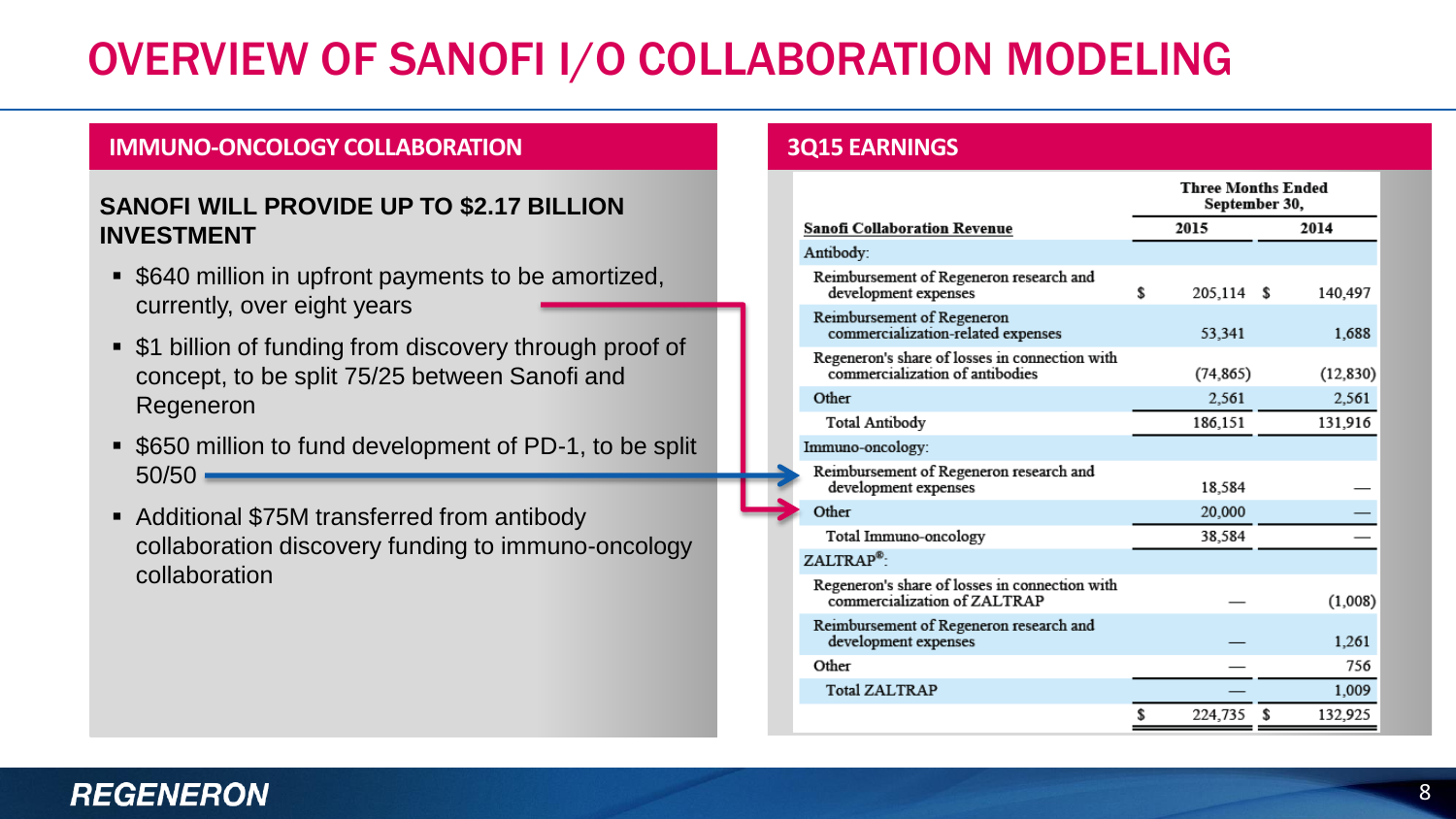#### **2016 TAX COMMENTARY**

- Intellectual property associated with our late stage antibody pipeline (e.g., Praluent<sup>®</sup>, sarilumab, dupilumab, etc.) has been migrated outside the U.S.
- When we recognize losses in lower tax jurisdictions, we experience a higher tax rate because these offshore expenses cannot be used to reduce U.S. taxable income
- If and when these late-stage assets become profitable, our tax rate will be lowered as a result (see slide 10 for illustrative example)
- In 2016, we expect our late-stage antibodies to operate at a loss, resulting in a higher tax rate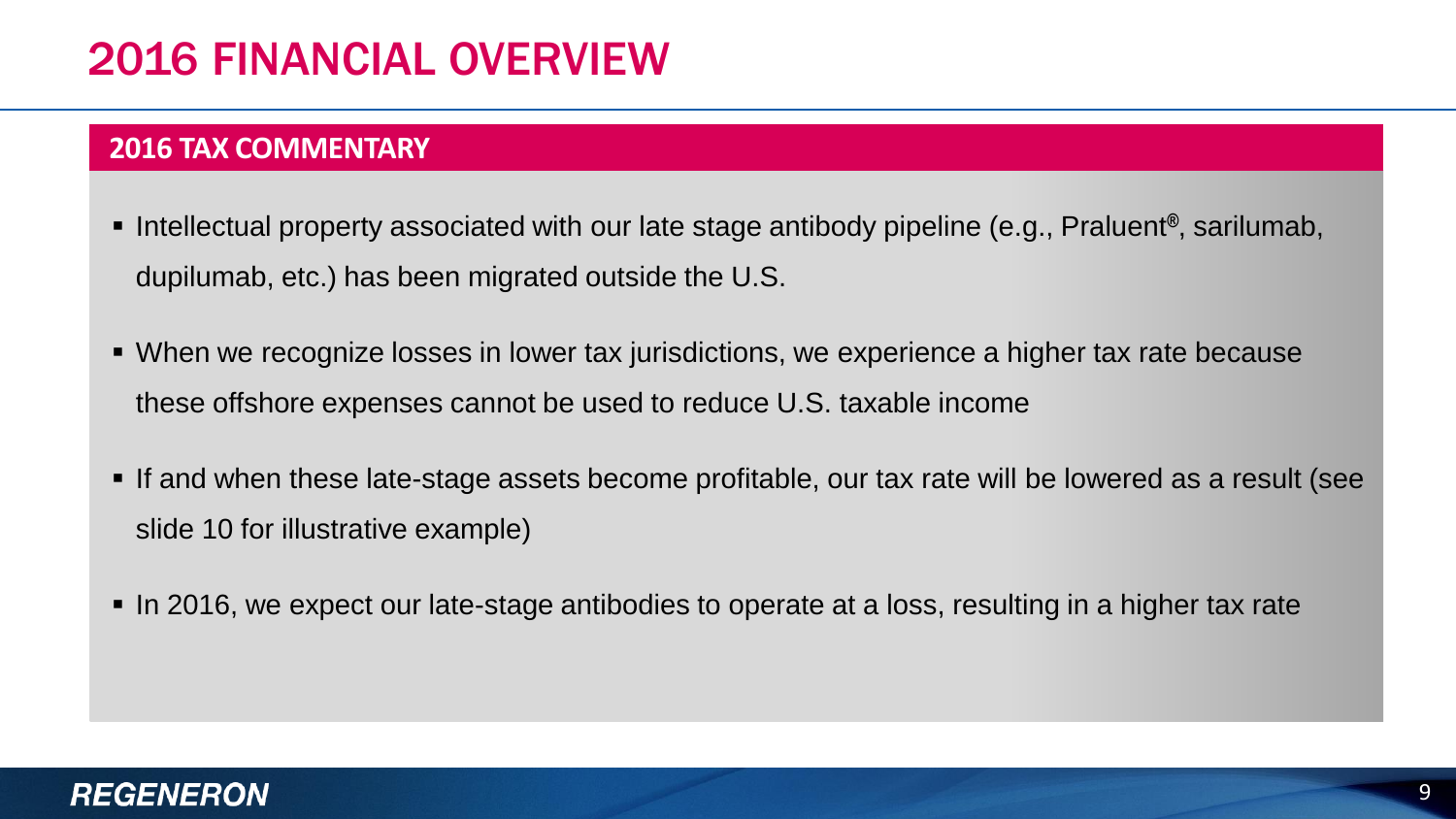### ILLUSTRATIVE EXAMPLE OF THE EVOLUTION OF TAX

**Profits in U.S. only U.S. Profits, ex-U.S. Losses Profits in U.S. & ex-U.S. U.S. Ex-U.S. Consolidated U.S. Ex-U.S. Consolidated U.S. Ex-U.S. Consolidated Revenue** \$2,000 \$0 \$2,000 **Revenue** \$2,000 \$0 \$2,000 **Revenue** \$2,000 \$1,000 \$3,000 **Non-GAAP**  1,000 0 1,000 **Non-GAAP**  1,000 500 1,500 **Non-GAAP**  1,000 500 1,500 **Expenses Expenses Expenses Non-GAAP**  1,000 500 1,500 **Non-GAAP**  1,000 0 1,000 1,000 (500) 500 **Non-GAAP**   $\Rightarrow$  $\Rightarrow$ **EBIT EBIT EBIT Non-GAAP Non-GAAP Non-GAAP**  400 0 400 400 0 400 400 50 450 **Tax Tax Tax Cash Tax(1)** 40% N/A **40% Cash Tax**<sup>(1)</sup> 40% **N/A 80% Cash Tax(1)** 40% 10% **30%** \$600 \$0 \$600 **Non-GAAP Non-GAAP**   $$600$   $$500$   $$100$ **Non-GAAP**  \$600 \$450 \$1,050 **Profit Profit Profit** Time **PLEASE NOTE ALL NUMBERS ARE ILLUSTRATIVE AND ARE NOT TO BE USED AS GUIDANCE**

*(1) Cash Tax as a % of Non-GAAP*